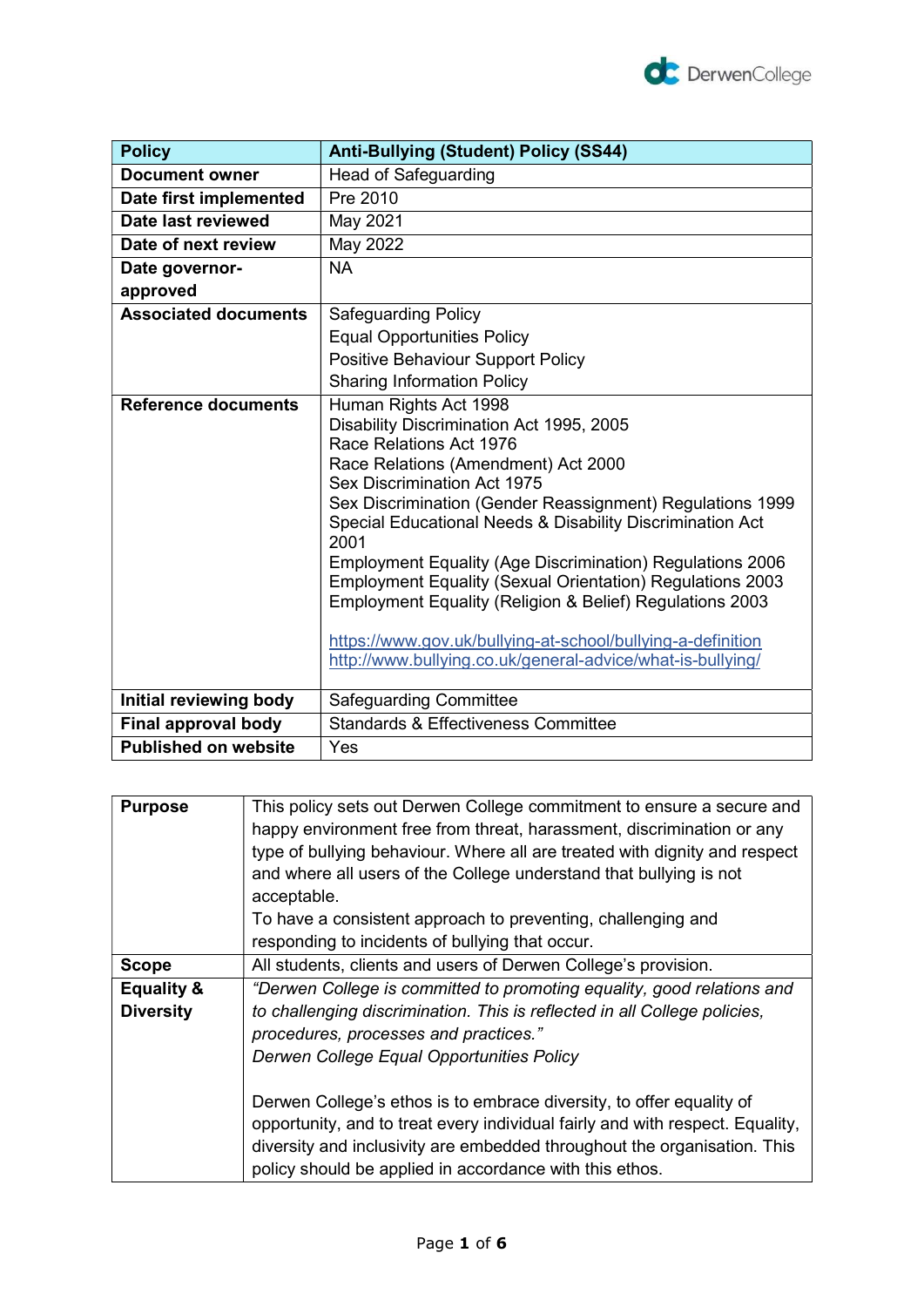

|               | If you would like a copy of this document in a different format, such as<br>large print, please contact the Human Resources Department who will<br>provide help with alternative formats. |
|---------------|-------------------------------------------------------------------------------------------------------------------------------------------------------------------------------------------|
| Definition(s) | For the purposes of this policy the word 'student' will be used to describe<br>all of the groups that attend Derwen College, this includes residential                                    |
|               | students, day students, short breaks guests and clients.                                                                                                                                  |

## Statement of Policy

Derwen College is committed to providing a supportive, friendly, safe and positive environment free from offensive behaviour, to help each student achieve their learning goals and get the most out of their experience of College life. Every student should feel safe to learn and socialise and be safe from victimisation and discrimination at College.

Bullying of any kind is not tolerated at Derwen College. If it does occur, students are supported to tell staff about it in the secure knowledge that incidents will be dealt with promptly and effectively. We encourage both those who are being bullied and those who are aware of bullying, to inform a member of staff. Students are supported through a variety of ways this may include use of Makaton signs and talking mats, as well as Shropshire Safeguarding cards (My Enquiry). If additional support is needed we work alongside the Speech and Language team and ensure we consider the students' blanks level and preferred communication.

#### What is bullying?

Bullying is the abuse of power and the use of aggression with the intention of hurting another person. Bullying can occur due to a lack of empathy i.e. when verbal banter or physical antagonism by one student is unreciprocated by another student. Bullying results in pain and distress to the person being bullied and is unacceptable. Derwen College supports both residential and day students from 16 years plus who have a range of disabilities, including students with mild, moderate and complex learning disabilities, communication difficulties, Autism and physical disability. Due to our students' additional needs and their level of understanding they are often more vulnerable to being victims of abuse and are at increased risk of being victim to hate crimes.

There is no legal definition of bullying but it is usually defined as repeated behaviour which is intended to hurt someone either emotionally or physically, and is often aimed at certain people because of their race, religion, gender or sexual orientation or any other aspect such as appearance or disability. http://www.bullying.co.uk/general-advice/what-is-bullying/

Bullying can be:

- Physical pushing, kicking, hitting, pinching, etc.
- Emotional excluding (sending to Coventry), tormenting, ridiculing, humiliating
- Verbal name-calling, sarcasm, spreading rumour
- Racist racial taunts, graffiti, gestures
- Sexual unwanted physical contact, abusive or unwelcome remarks
- Homophobic comments about one's sexuality
- Electronic via text/ email/ social networking sites also known as cyberbullying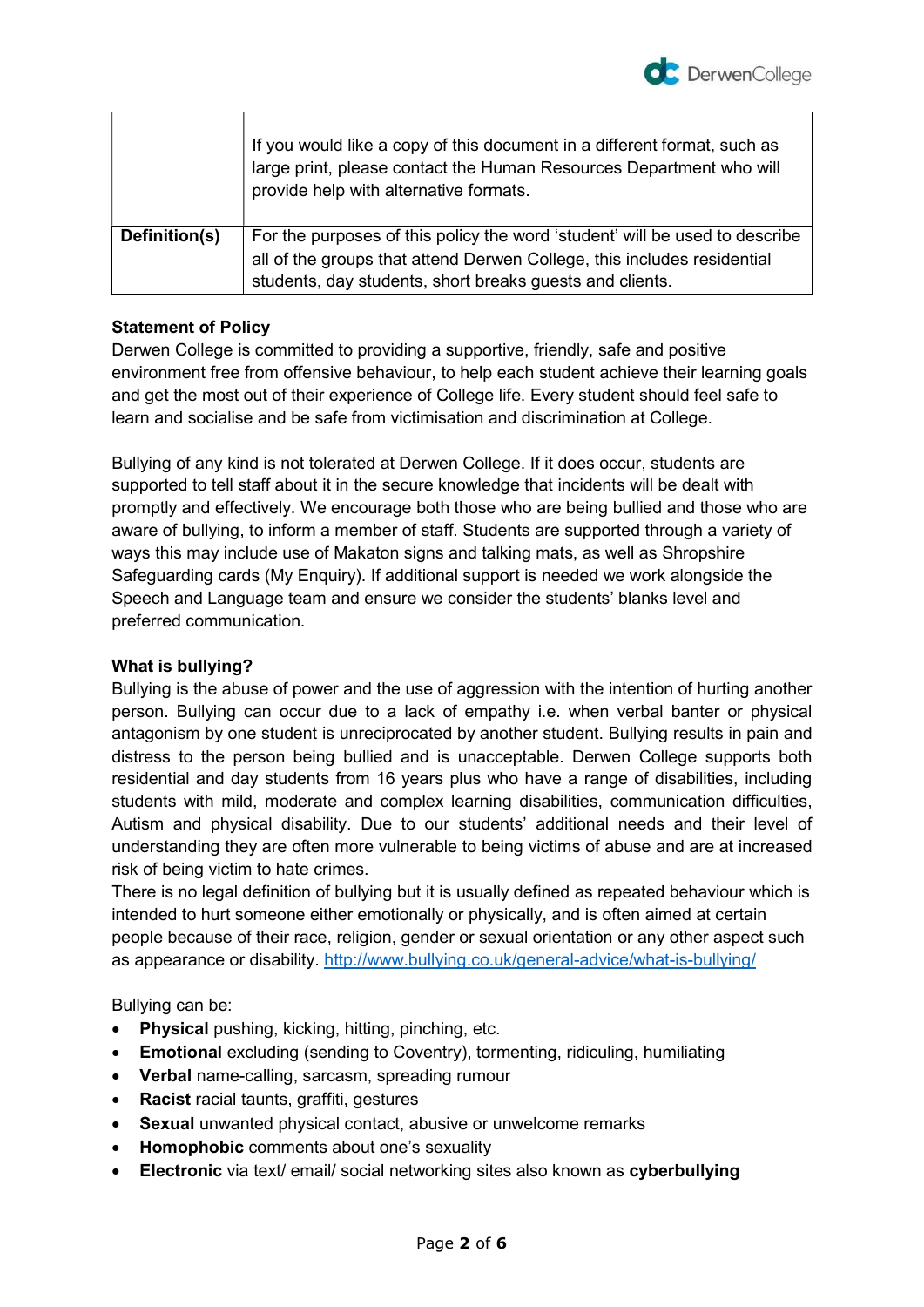

Cyberbullying is defined as "the use of Information and Communications Technology (ICT), particularly mobile phones and the internet, deliberately to upset someone else". It can be an extension of face-to-face bullying, but it differs from other forms of bullying in significant ways:

- it can be at any time of day or night invading the home and personal space
- it may be perceived as anonymous, the actual identity of the perpetrator can be hidden
- participants can be unconscious perpetrators without understanding the consequences
- the circulation of electronic messages is difficult to control
- the size of the potential audience can be huge.
- cyberbullying can be traced and tracked to establish proof

All bullying is unacceptable, regardless of its form or which excuses are given to justify it.

#### What should a student do if they feel they are being bullied?

A student who feels they are being bullied or has reason to believe that someone else is being bullied should TELL SOMEONE. This maybe any member of staff they feel they can talk to.

Once a member of staff has been alerted, the next step will be to discuss the problem (by talking with all parties), in order to decide upon the next course of action, conducted by the Student Services Team or other appropriate staff e.g. a lead practitioner or program lead depending on the circumstances. Staff will support the students through a number of different ways, this may include use of use Makaton signs and talking mats, as well as Shropshire Safeguarding cards (My Enquiry). If additional support is needed the staff will work alongside the SALT team and ensure that consideration is given to the students blanks level and preferred communication.

Any measures that result from this should be in line with College policies and guidance of actions that maybe taken in incidents of bullying or unacceptable behaviours.

Sessions which are confidential, independent and supportive - can be arranged for either the bullied or the bully, to ensure that the individuals are able to move forward in a more positive and confident way.

Derwen College's Anti-Bullying Policy is widely distributed throughout the College and all staff are actively committed to it. This policy forms part of our commitment to the safeguarding of Adults with care and support needs and the protection of all young people.

The College values all of its learners equally, regardless of age, ability, race, gender, religion, or sexual orientation.

#### Prevention

Derwen College recognises the detrimental effects on learners who may be subjected to bullying and will work efficiently to eradicate its occurrence. Everyone has a right to be treated with respect. Students who bully need to learn different ways of behaving. Effective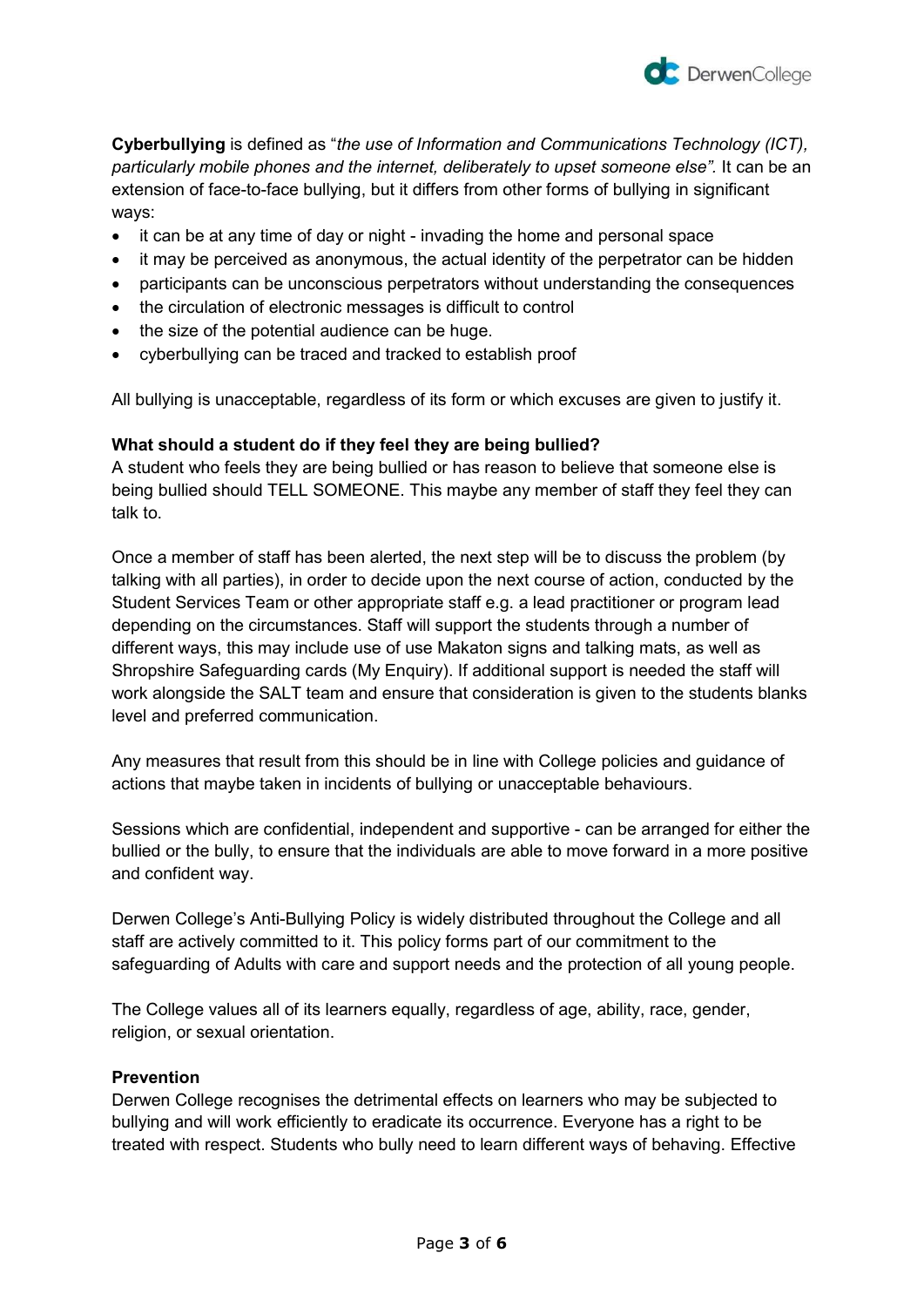

anti-bullying practice gives all students the assurance that they are in a safe and friendly environment.

- Students complete personal development sessions around the impact of bullying
- Bespoke sessions run by student Services to identify bullying behaviours
- Staff have awareness of bullying and will pass on concerns to student Services team
- Reporting box by the student helpdesk for student to report concerns to student **Services**
- Student support groups (who will pass onto Student Services team any issues)

## Responding to bullying

Derwen College undertakes to respond promptly and effectively to issues of bullying. A clear consistent response is required in any case of alleged bullying and the aim of any intervention should be:

- to make the student safe
- to stop the bullying
- to make clear to all students that bullying is unacceptable
- to ensure that students are helped to build positive relationships and choose not to bully or discriminate.

Steps will be taken in line with guidance of actions that may be taken in incidents of bullying or unacceptable behaviours - **Appendix 1** 

If a student has broken or damaged another student's belongings these should be replaced by the student responsible for the damage.

Where possible, staff will work with the student to help them think about the impact on others, this will be done through various means, for example, use of social stories and comic-strip sessions.

All students (both the victim and the student displaying the bullying behaviours) involved in incidents of bullying will be asked if they would like college staff to inform their parents/ carers or other staff at college.

If information is shared externally, confidentiality will be upheld and names of the students involved will not be disclosed by college. Students will have the right to privacy, and may choose not to share this information with others: this will be discussed on an individual basis. There may be times when even though the students have stated that they do not wish others to be informed, due to concerns of safety (to either/any of the students involved, other students at college, or member(s) of the public), staff will need to inform other stakeholders and consideration to given to informing external professionals. If this occurs the student(s) will be informed about who has been notified and staff will support them in understanding the reasons why. Staff will ensure that any information that is shared is done so in line with the sharing information policy.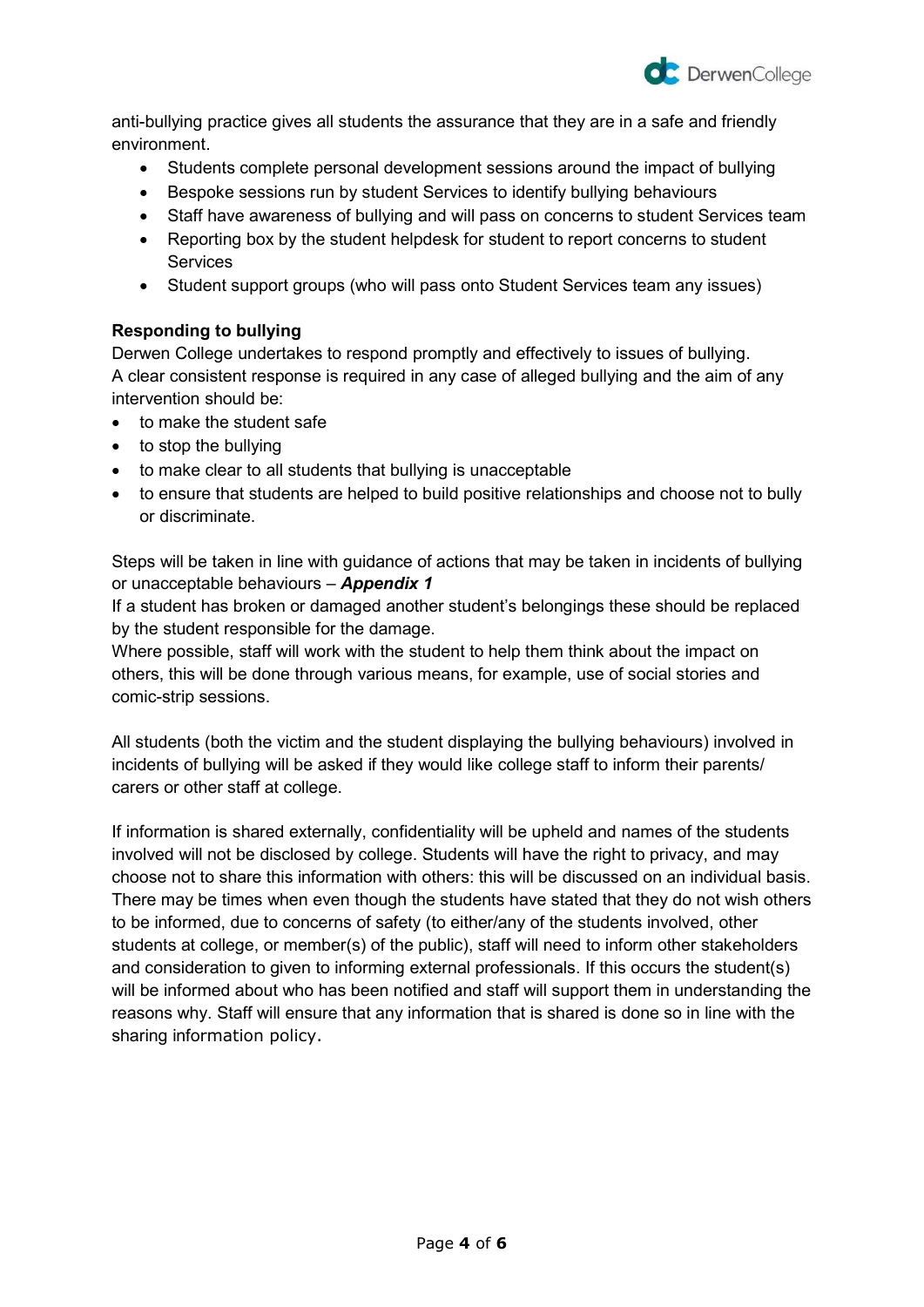

# Appendix 1

Guidance on actions that may be taken in instances of bullying or unacceptable behaviours

This is guidance on actions that maybe taken, as a college we will consider each student as an individual and consider the above action as well as situation, student and incident. We may decide not to go in line with the guidance in every occurrence of a student displaying bullying behaviours.

| <b>Behaviours</b>                                | <b>Actions to take</b>                                                                                           | <b>Who is Responsible</b> |
|--------------------------------------------------|------------------------------------------------------------------------------------------------------------------|---------------------------|
| After an incident of or suspicion of<br>bullying | Staff will speak with those involved to establish what has happened and<br>support them to resolve their issues. | All staff                 |
|                                                  | Incident report to be completed with actions taken documented                                                    |                           |
|                                                  |                                                                                                                  |                           |
| After 3 incidents of or suspicion of             | Discussion around behaviour, highlight if it is of a bullying nature, refer to                                   | Student Services/         |
| bullying.                                        | student agreement, discuss if there are any reasons for this behaviour.                                          | Positive Behaviour        |
|                                                  | support an apology.                                                                                              | Support coaches           |
|                                                  | Document on relevant incident interaction on Nourish                                                             | <b>Student Services</b>   |
|                                                  |                                                                                                                  |                           |
| After a further incident of or suspicion         | Meeting with student to discuss behaviour                                                                        | Student Services / Lead   |
| of bullying                                      | Look at possible function of the behaviour. Work with student around                                             | practitioner / program    |
|                                                  | understanding impact in others                                                                                   | lead and personal tutor   |
|                                                  |                                                                                                                  | Positive Behaviour        |
|                                                  |                                                                                                                  | <b>Support Coaches</b>    |
|                                                  | Document on relevant incident interaction on Nourish                                                             | <b>Student Services</b>   |
|                                                  |                                                                                                                  |                           |
| After a further incident of bullying             | Look at additional support sessions around behaviours / impacts on others/                                       | PSHE / Student Services/  |
|                                                  | effects on self                                                                                                  | Positive Behaviour        |
|                                                  |                                                                                                                  | Support coaches           |
|                                                  | Multi-Disciplinary meeting to take place                                                                         |                           |
|                                                  | Document on relevant incident interaction on Nourish                                                             | <b>Student Services</b>   |
|                                                  |                                                                                                                  |                           |